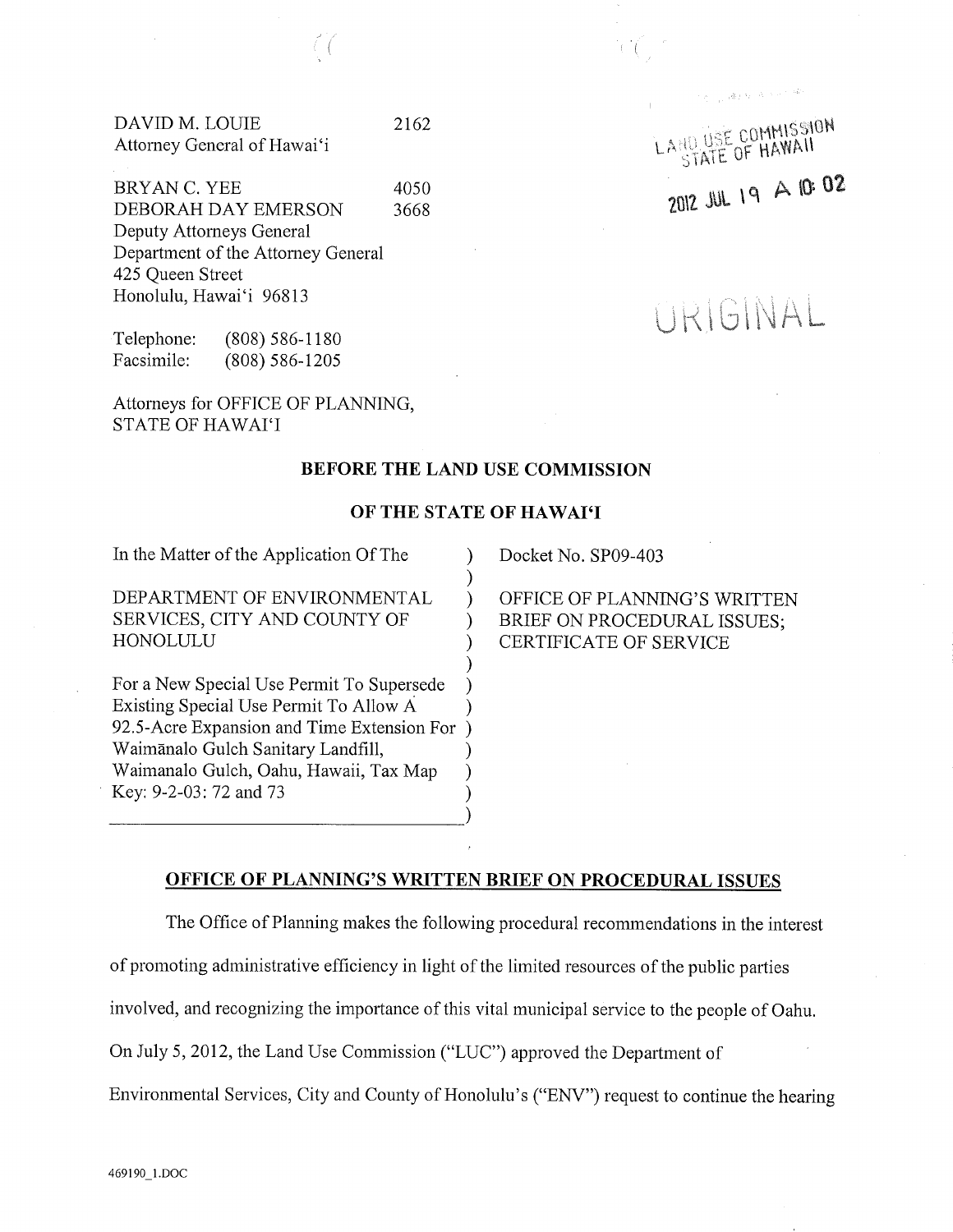Consequently, there are currently two different administrative agencies who are considering the same permit.

The purpose of either remand to the Planning Commission or a stay by the LUC is to allow for the most efficient means of considering this matter, and to avoid the possibility of multiple and consecutive decisions by the LUC regarding the same permit.

DATED: Honolulu, Hawai'i, July 19, 2012.

DAVID M. LOUIE Attorney General of Hawai'i

Shw BRYAN Ø. YEE

DEBORAH DAY EMERSON Deputy Attorneys General

Attorneys for OFFICE OF PLANNING, STATE OF HAWAI'I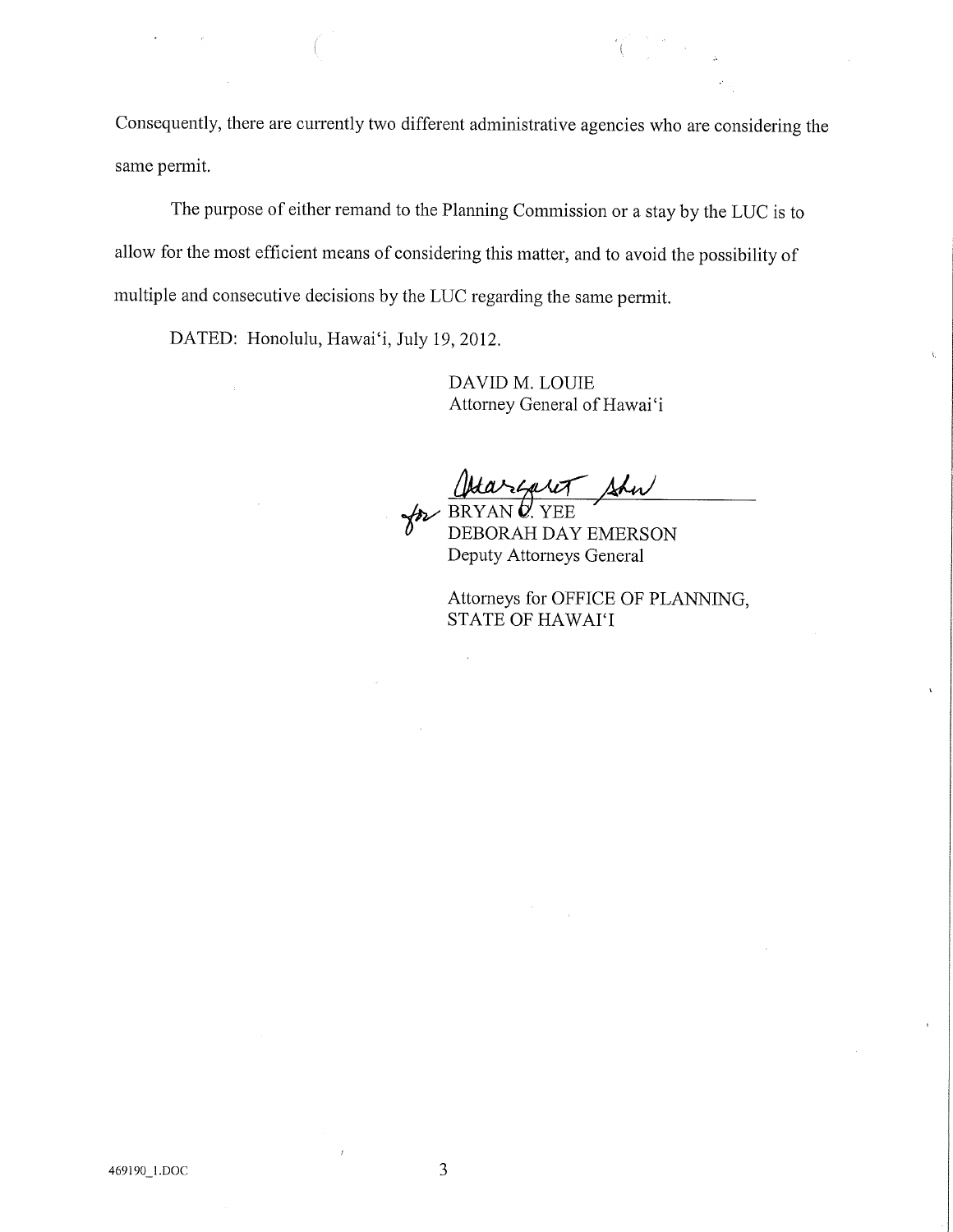### BEFORE THE LAND USE COMMISSION

# OF THE STATE OF HAWAI'I

| In the Matter of the Application Of The                                                                                                                                                                                                     | Docket No. SP09-403                       |
|---------------------------------------------------------------------------------------------------------------------------------------------------------------------------------------------------------------------------------------------|-------------------------------------------|
| DEPARTMENT OF ENVIRONMENTAL<br>SERVICES, CITY AND COUNTY OF<br>HONOLULU                                                                                                                                                                     | <b>CERTIFICATE OF SERVICE</b>             |
| For a New Special Use Permit To Supersede<br>Existing Special Use Permit To Allow A<br>92.5-Acre Expansion and Time Extension For<br>Waimānalo Gulch Sanitary Landfill,<br>Waimanalo Gulch, Oahu, Hawaii, Tax Map<br>Key: 9-2-03: 72 and 73 | <b>NS</b><br>$\Xi$<br>م<br>$\frac{19}{2}$ |

## CERTIFICATE OF SERVICE

I hereby certify that due service of a copy of OFFICE OF PLANNING'S WRITTEN BRIEF ON PROCEDURAL ISSUES was made by hand-delivery or by depositing the same with

the U. S. mail, postage prepaid, on July 19, 2012, addressed to:

DANA VIOLA, ESQ. Deputy Corporation Counsel City and County of Honolulu 530 South King Street, Room 110 Honolulu, Hawai'i 96813 Attorney for Petitioner DEPARTMENT OF ENVIRONMENTAL SERVICES, CITY & COUNTY OF HONOLULU